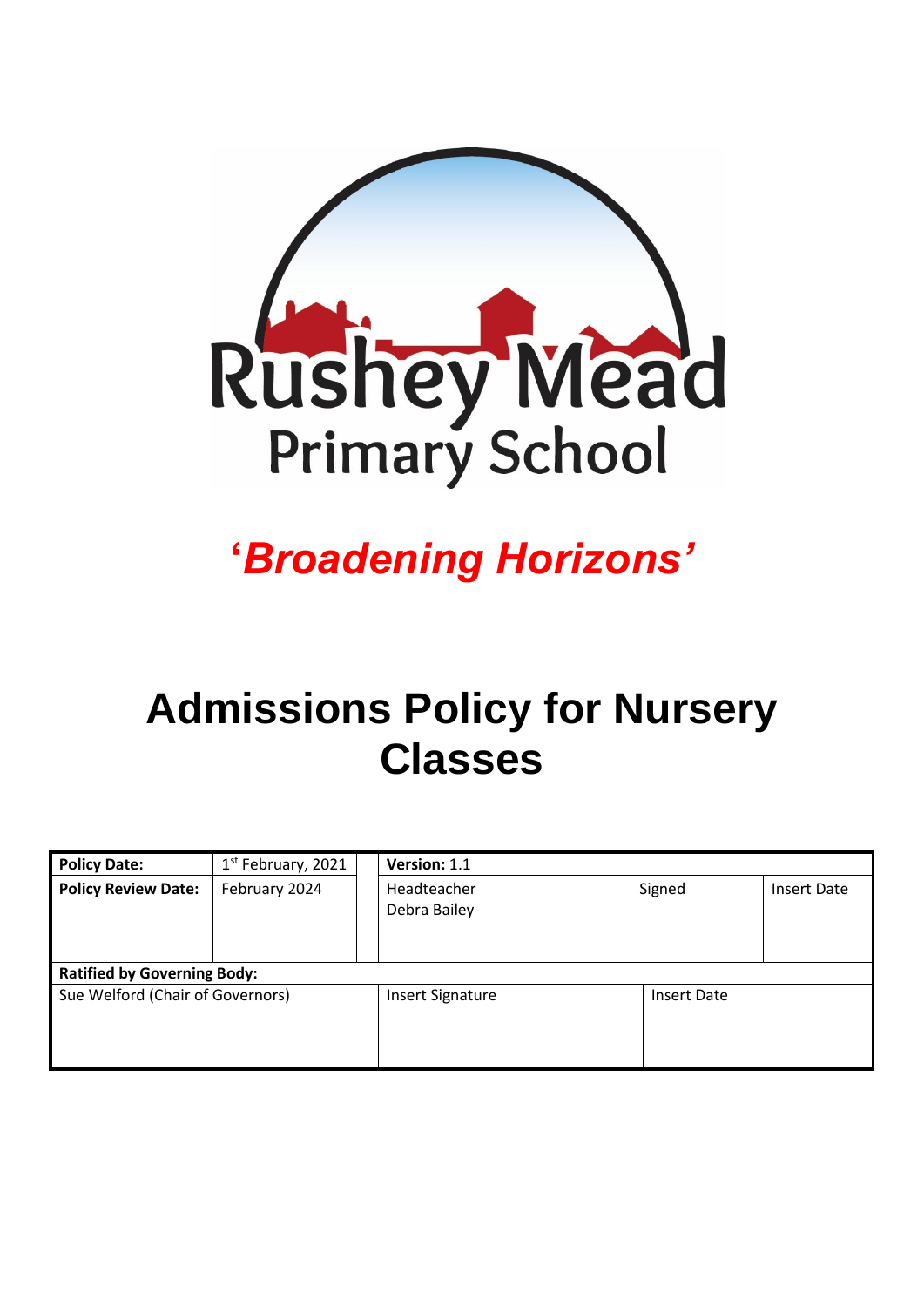# **1. Introduction**

**1.1** The Governing Body of Rushey Mead Primary School applies the regulations on admissions fairly and equally to all those who wish to attend this school. This policy conforms to the criteria for preference selection into the main school (Foundation Stage 2/Reception to Year 6, inclusive) as adopted by Leicester City Council.

# **2. Aims and Objectives**

- **2.1** We are an inclusive school that welcomes children from all backgrounds and abilities.
- **2.2** All applications will be treated in a sensitive manner.
- **2.3** The only restriction we place on entry is that of number. If the number of children applying for entry exceeds the places available, we enforce the procedure set out below under the heading of 'Preference Selection' in order to determine whether a child is accepted or not. It is our wish to allow parents/carers the right to have a place at the school of their choice. However, this is not always possible, due to the excess demand on the school places available.
- **2.4** The level of ability of a child or any special needs that s/he may have plays no part in the admissions policy of this school.

# **3.0 How Parents/Carers can apply for their Child to be admitted to our Foundation Stage 1/Nursery Classes**

- **3.1** If parents/carers wish to apply for their child to be admitted to the Foundation Stage 1/Nursery classes, they should contact the school office directly and complete a form. Their child will then be placed on a waiting list.
- **3.2** Children enter the Foundation Stage 1/Nursery classes the term after their 3<sup>rd</sup> birthday at Rushey Mead Primary School. There are three admission dates per year: September, January and March/April (i.e. the start of each school term).
- **3.3** If we do not offer a child a place at Rushey Mead Primary School, it is because to do so would prejudice the education of other children by allowing the number of children in the nursery school to increase beyond capacity. In this case, a child will remain on the waiting list until a place becomes available (unless parents wish to remove their child's name from the waiting list).

# **4.0 Planned Admission Number for Admissions into the Foundation Stage 1/Nursery Classes**

**4.1** Rushey Mead Primary School has two Foundation Stage 1/Nursery Classes. One class operates in the morning and the other class in the afternoon. The planned admission number for each class is 26 based on 2 members of staff working in the class. This number takes into account the legal requirement of staff to pupil ratios, which is currently 1:13 when a qualified teacher is teaching the class. We review this number in line with any changes to national and Leicester City Council policies, and the Governors will change the number if circumstances require this.